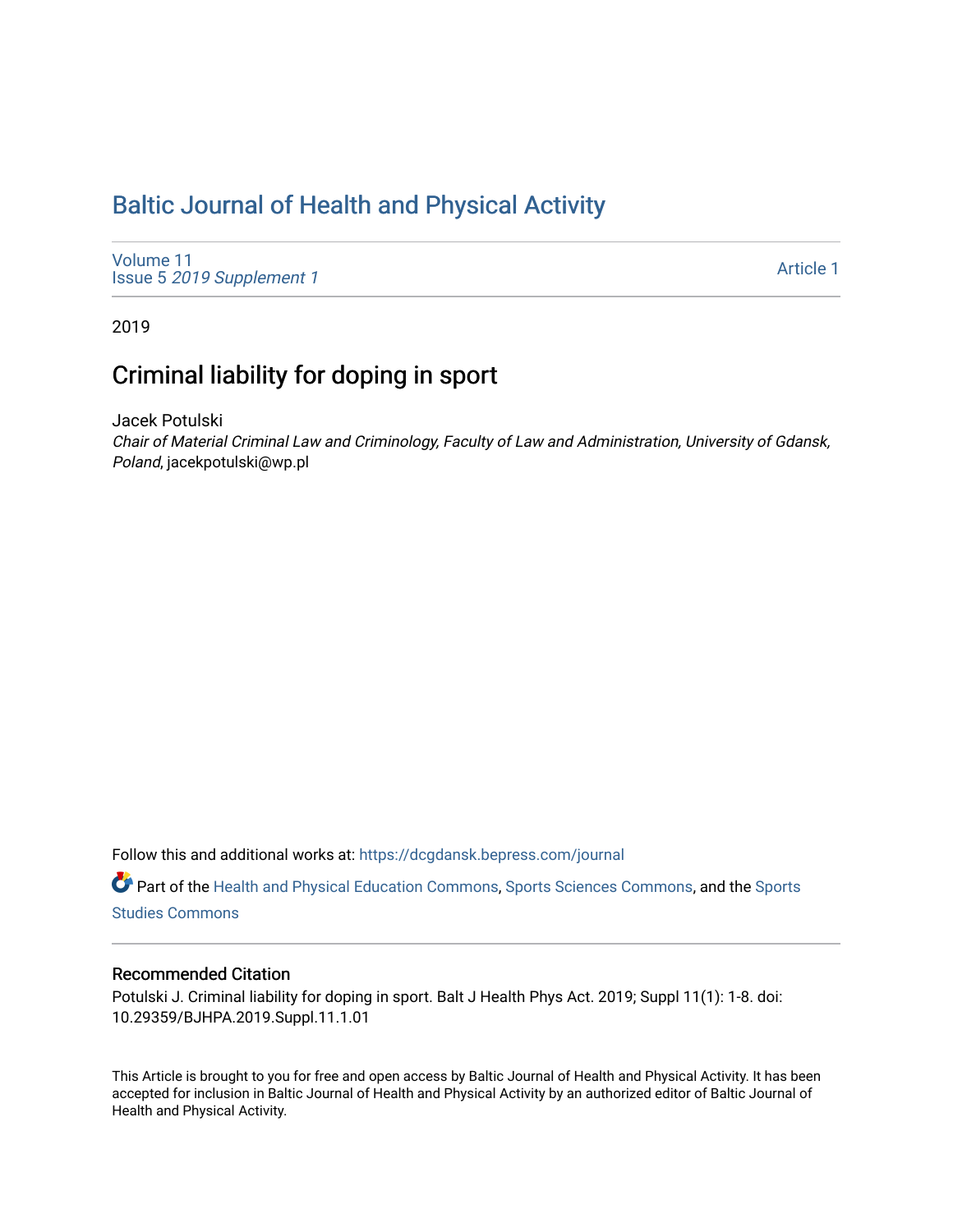**Jacek Potulski**

University of Gdansk, Gdańsk, Poland

# **Criminal liability for doping in sport**

#### **Authors' Contribution:**

**A** Study Design

**B** Data Collection

**C** Statistical Analysis **D** Data Interpretation

**E** Manuscript Preparation

**F** Literature Search

#### **abstract**

The author describes the problem of legislative changes in the field of criminal law in combating illegal forms of doping in sport. Particular provisions of Polish anti-doping regulations in the international context are described and analysed.

Chair of Material Criminal Law and Criminology, Faculty of Law and Administration,

A detailed interpretation of the regulations is made along with an attempt to show their practical context. The author based on doctrine publications and his own analysis of the legal text. In particular, the Polish Act on Combating Doping in Sport and international regulations are considered as the basis for the analysis.

The author claims that the current regulation is conservative, and it will be possible to intensify the criminal liability for the use of doping in sport. The author emphasizes that at the level of criminal responsibility, the introduction of the provisions of the Act on combating doping in sport has not changed anything de facto. Still, the use of doping in both professional and amateur sport is not a crime.

**Key words:** illegal doping in sport, sports' offences, sports law.

#### **article details**

|                               | Article statistics: Word count: 3,827; Tables: 0; Figures: 0; References: 13                                                                                                                                                                                                                                                                                                                                                                                                                                                                                                                                                                                                                                                                                                                                                                                  |
|-------------------------------|---------------------------------------------------------------------------------------------------------------------------------------------------------------------------------------------------------------------------------------------------------------------------------------------------------------------------------------------------------------------------------------------------------------------------------------------------------------------------------------------------------------------------------------------------------------------------------------------------------------------------------------------------------------------------------------------------------------------------------------------------------------------------------------------------------------------------------------------------------------|
|                               | Received: April 2019; Accepted: June 2019; Published: June 2019                                                                                                                                                                                                                                                                                                                                                                                                                                                                                                                                                                                                                                                                                                                                                                                               |
|                               | <b>Full-text PDF:</b> http://www.balticsportscience.com                                                                                                                                                                                                                                                                                                                                                                                                                                                                                                                                                                                                                                                                                                                                                                                                       |
| Copyright                     | © Gdansk University of Physical Education and Sport, Poland                                                                                                                                                                                                                                                                                                                                                                                                                                                                                                                                                                                                                                                                                                                                                                                                   |
| Indexation:                   | Celdes, Clarivate Analytics Emerging Sources Citation Index (ESCI), CNKI Scholar (China National Knowledge<br>Infrastructure), CNPIEC, De Gruyter - IBR (International Bibliography of Reviews of Scholarly Literature in<br>the Humanities and Social Sciences), De Gruyter - IBZ (International Bibliography of Periodical Literature<br>in the Humanities and Social Sciences), DOAJ, EBSCO - Central & Eastern European Academic Source, EBSCO<br>- SPORTDiscus, EBSCO Discovery Service, Google Scholar, Index Copernicus, J-Gate, Naviga (Softweco, Primo<br>Central (ExLibris), ProQuest - Family Health, ProQuest - Health & Medical Complete, ProQuest - Illustrata: Health<br>Sciences, ProQuest - Nursing & Allied Health Source, Summon (Serials Solutions/ProQuest, TDOne (TDNet), Ulrich's<br>Periodicals Directory/ulrichsweb, WorldCat (OCLC) |
| <b>Funding:</b>               | This research received no specific grant from any funding agency in the public, commercial, or not-for-profit sectors.                                                                                                                                                                                                                                                                                                                                                                                                                                                                                                                                                                                                                                                                                                                                        |
| <b>Conflict of interests:</b> | Author has declared that no competing interest exists.                                                                                                                                                                                                                                                                                                                                                                                                                                                                                                                                                                                                                                                                                                                                                                                                        |
| Corresponding author:         | Dr hab. Jacek Potulski, Katedra Prawa Karnego Materialnego i Kryminologii, Wydział Prawa i Administracji,<br>Uiwersytet Gdański, ul. Bażyńskiego 6, 80-980 Gdańsk, Poland; e-mail: jacekpotulski@wp.pl                                                                                                                                                                                                                                                                                                                                                                                                                                                                                                                                                                                                                                                        |
| <b>Open Access License:</b>   | This is an open access article distributed under the terms of the Creative Commons Attribution-Non-commercial 4.0<br>International (http://creativecommons.org/licenses/by-nc/4.0/), which permits use, distribution, and reproduction in<br>any medium, provided the original work is properly cited, the use is non-commercial and is otherwise in compliance<br>with the license.                                                                                                                                                                                                                                                                                                                                                                                                                                                                          |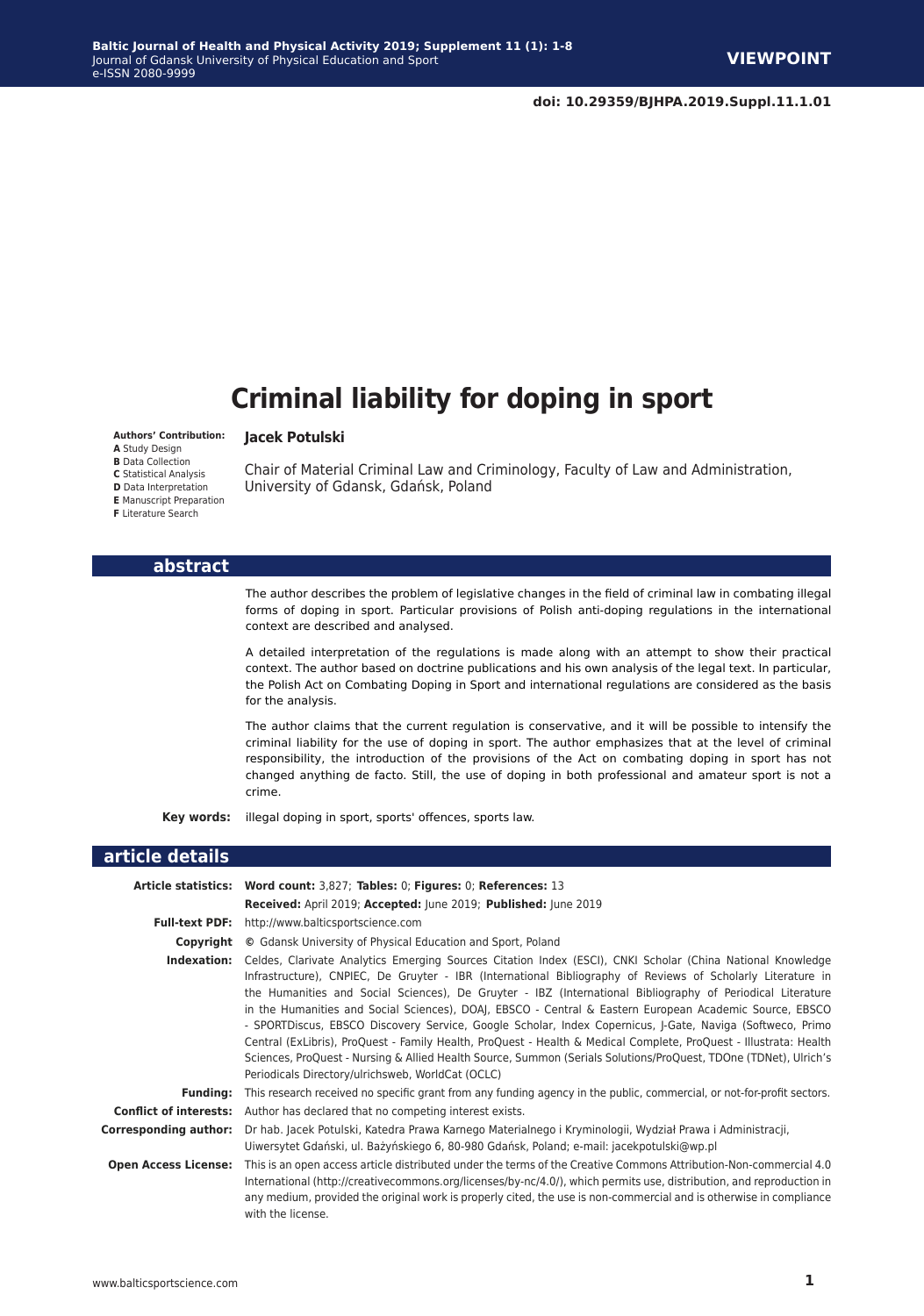### **introduction**

For years, combating doping in sport has been reflected in the regulations of sports federations, the Olympic Movement or administrative regulations regulating the broadly understood "sports law". However, the importance of sport in human life – not only at the level of health or entertainment, but also at the level of social or business fraud in general – makes us believe that sport fraud is increasingly similar to typical economic crimes at the level of social harm. We see it both at the level of corruption in sport [1–3] and from the perspective of using illegal support, whether pharmaceutical or e.g. genetic. The specificity of doping in sport, in which perpetrators repeatedly use legal substances and substances available in the treatment of a number of diseases, e.g. asthma, requires regulation of specific actions of perpetrators, tailored to the "ingenuity" of their actions. We can also see a clear tendency to introduce criminal law as a means of combating illegal doping practices: directly speaking, individual behaviours related to doping in sport become crimes. As can be seen, internal regulations of sporting organisations or the Olympic Movement, related even to the lifetime disqualification of an athlete, do not constitute a sufficient obstacle in pharmacological (and other) prohibited support of sports competition participants. A number of countries, including Poland, have therefore reached for the normatively strictest weapon – criminal law. However, the criminal reaction concerned only some aspects of the use of doping in sport, evolving to exacerbate the repression.

The aim of this paper is to present the issue of criminal liability for the use of doping in sport from the perspective of Polish law affecting professional sport. At the same time, consideration is also given to the extent to which "sport fraud" at the level of formally amateur sport is penalised. The analysis was based on the current and previous provisions of the Polish sports law.

## **the act of 21 april 2017 on combating doping in sport**

It should be emphasized that criminal liability for illegal doping in sport is not strictly related to the Act of 21 April 2017 on combating doping in sport [4]. Some of its manifestations of commercialization of doping in sport were connected with criminal liability for equally on the basis of the provisions of the sports law as well as general provisions – this refers in particular to liability provided for in the pharmaceutical law as well as in general provisions – the Criminal Code. It should be pointed out, therefore, that in the case of medicinal products (and veterinary medicinal products which are also used as pharmacological doping), trade in them is strictly regulated by the Act of 6 September 2001 – Pharmaceutical law [5].

This Act provides for criminal liability (among others, Article 124) for, *inter alia*, the introduction to the market or storage without authorisation of medicinal products indicated therein, falsification of such products, performance of the indicated commercial activity without authorisation, violation of distribution rules and other rules. Therefore, the legislator penalised the sale without the official pharmacy procedure and related to wholesalers of all forms of doping substances which are both "human" and veterinary medicinal products. Criminal threats were minimal here – as a rule up to 2 years imprisonment; however, in the case of larger transactions, criminal liability for participation in organised crime or money laundering groups could be involved.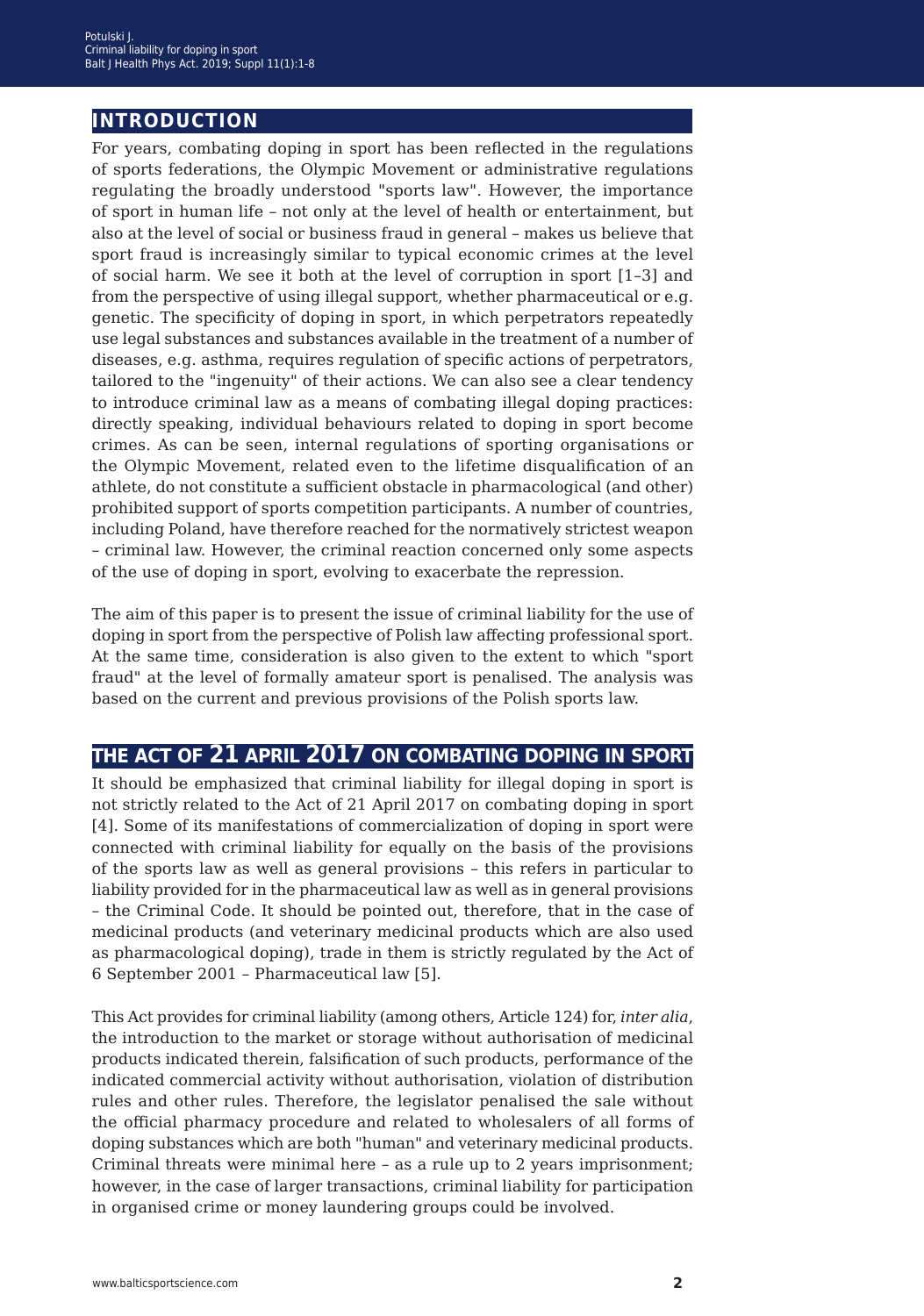Moreover, as indicated by A. Szwarc, on the grounds prior to the Act on Combating Doping in Sport, "Without the existence of special types of doping offences, the penalisation of doping in sport is in principle limited to cases of enforcement of criminal liability for crimes causing death or injury to another person in this way, or for exposing another person to direct danger of loss of life or serious injury. In the Polish criminal law, these are acts prohibited under threat of penalty, specified respectively in Articles 148, 155, 156 and 160 of the Code of Criminal Procedure, if all the conditions for the enforcement of criminal liability are met, especially the statutory characteristics of these crimes" [6, p. 537]. Criminal liability under the Penal Code could also refer to the manufacturing or marketing of substances, foodstuffs or other articles of common use harmful to health or pharmaceuticals not complying with the binding quality conditions (Article 165 § 1.2) – on the basis of this provision, the so-called "afterburners" were prosecuted (slightly stretching its interpretation). M. Iwański also pointed out that forcing a minor to use a prohibited substance may result in criminal liability under Article 191, paragraph 1 of the Code of Criminal Procedure. The indicated levels of criminal liability for code crimes could potentially be related to the cumulative classification of the following types of prohibited acts (both Article 50 of the Sport Act) and subsequent criminal anti-doping provisions [7].

The strictly criminal liability for the use of doping in sport is quite new nature - yet the Act on Qualified Sport of 29 July 2005 provided in its Article 55 that "athletes, coaches and other persons shall be liable to disciplinary action for violation of anti-doping provisions laid down by international sports organisations". Therefore, it was not a criminal liability, but only a disciplinary one, depending on the internal regulations of individual federations. The Act on Qualified Sport was repealed on 16 October 2010 by the provisions of the Act of 25 June 2010 on Sport [8]. Since the entry into force of the Act on Sport for the first time, a crime strictly describing doping behaviour in sport has been introduced into Polish criminal law. Although only to a limited extent, this provision reads as follows until 10 August 2016: "Whoever gives a minor competitor a prohibited substance or applies a prohibited method to him/her within the meaning of the provisions on combating doping in sport shall be subject to a fine, penalty of restriction of liberty or deprivation of liberty for up to 2 years. From 11 August 2016 whoever administers a prohibited substance to a minor competitor or applies a prohibited method to him/her within the meaning of the regulations on combating doping in sport shall be subject to a fine, penalty of restriction of liberty or deprivation of liberty for up to 2 years. The legislative reasoning for the amendment was to modify the content of Article 43, paragraph 1 of the Act on Sport. The entire amendment, which entered into force on 11 August 2016, was aimed at adapting Polish regulations to the principles of the World Anti-Doping Code, to which Article 4(1) of the International Convention on Combating Doping in Sport, drawn up in Paris on 19 October 2005 [9].

The Convention was established under the aegis of UNESCO and referred to previous international agreements such as the Council of Europe Anti-Doping Convention of 16 November 1989 [10] and its Additional Protocol of 12 September 2002 [11]. The Council of Europe Convention was the first international instrument to provide for obligations on parties to the Convention to combat illegal doping in sport. This resulted in a number of regulations in European countries prohibiting and criminalising illegal doping in sport. A. Szwarc [6, p. 534] mentions here (for example): Austria, Belgium, Denmark, France, Germany, Italy, the Netherlands, Switzerland, Spain, Sweden, Sweden and Poland.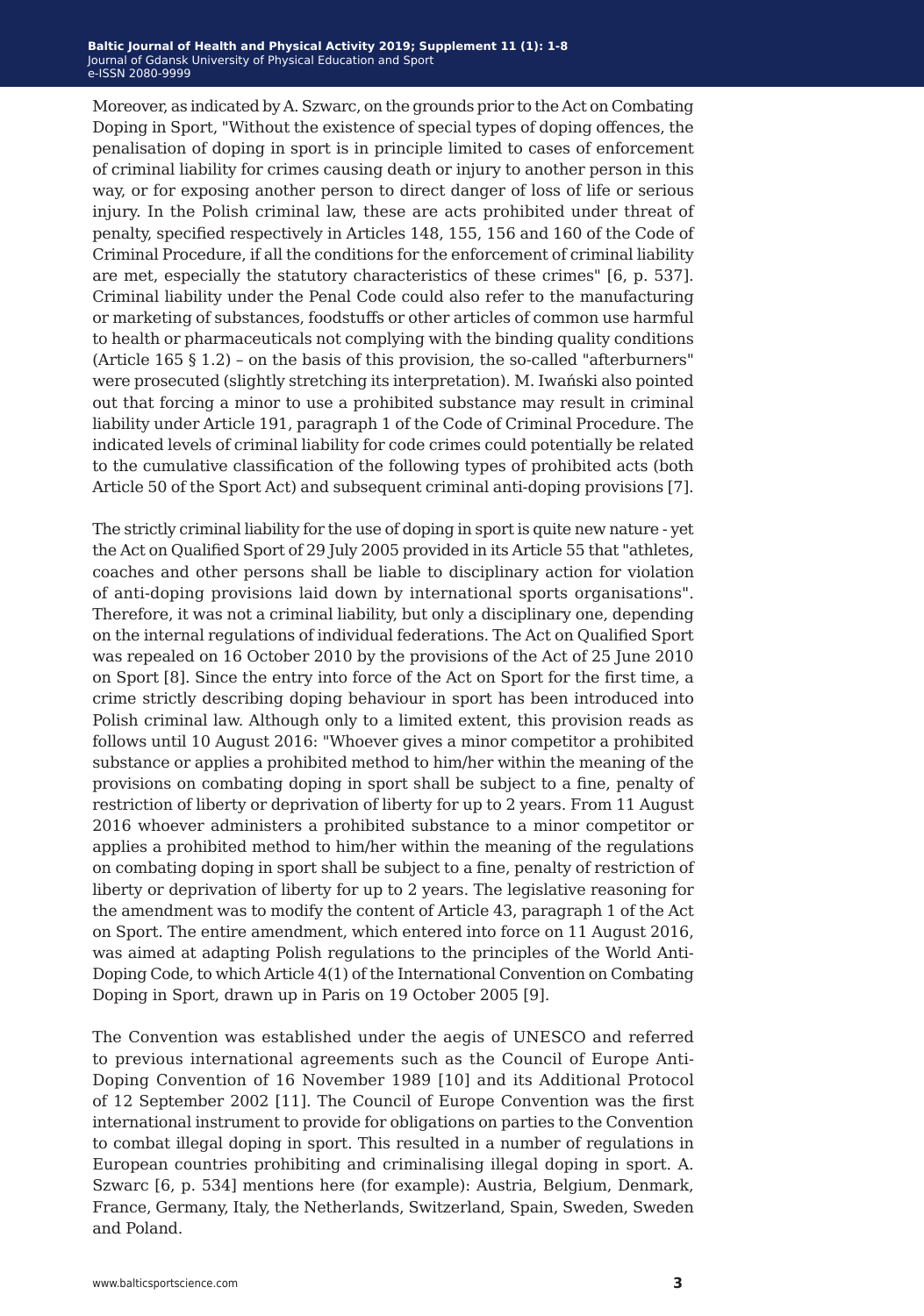The International Convention for the Fighting of Doping in Sport (UNESCO) did not provide for obligations of States - its signatories – to create criminal-law regulations. Furthermore, the World Anti-Doping Code, which is an appendix to the Convention, states that "Anti-Doping laws are not to be subordinated to or restricted by the legal requirements and standards applicable to criminal proceedings or employment matters. The policies and minimum standards set out in the Code constitute a consensus among a wide range of partners interested in clean sport and should be respected by all courts and adjudicating bodies. Paradoxically, therefore, it would seem that the introduction of criminal law regulations would impose certain procedural restrictions in reaching the truth. Of course, this is a kind of a mental shortcut – recognition that the perpetrator did not commit a "doping" crime does not exclude his responsibility at the level of sports and disciplinary regulations.

The Sport Act therefore penalised doping a minor (regardless of his or her awareness) and unconscious doping an adult competitor. Therefore, it was not allowed to penalize the possession of the substances indicated in the Act, also trade in the substances indicated in the Act and administration of these substances and the implementation of prohibited doping methods were not penalised if it was done in accordance with the will of the competitor.

The entry into force of the Act of 21 April 2017 on combating doping in sport re-modelled the liability model in the discussed scope, although in principle this change was insignificant in the scope of criminal law. These regulations are of a detailed special nature, and the aforementioned norms of the Penal Code and the Pharmaceutical Law may be applied only to the extent that the subject matter is not regulated by the subject matter of this Act. It should be immediately pointed out that the provisions of the Act of 21 April 2017 refer to the Pharmaceutical Law. It should also be assumed that the new anti-doping regulations should refer exclusively to sports competition – by trivialising mass Internet trade in substances for potency, it will be penalised without any changes.

Turning to the various types of prohibited acts, it should be emphasized that they still penalize only part of the doping reality. In particular, it is still in principle not a crime to possess or consume a prohibited substance for one's own use (Apart from the provisions of the Anti-Drug Prevention Act, which provides for penalisation of the measures described in it. In principle, most of the measures prohibited by this law are also prohibited substances). From the perspective of criminal law, evasion of anti-doping control or illegal influence on its results (e.g. by substitution of samples) is not a crime (Unlike, for example, in France, this is regulated in Article L232-26 in conjunction with Article L232-9 of the French Sport Code or in § 4(1)(4) and (5) of the German Doping Act of 10 December 2015. – see: [1, p. 543]. Importantly, the Act does not criminalise the use of prohibited methods (the Convention indicates that these include manipulation of blood and blood components, chemical and physical manipulation, gene and cellular doping).

Article 48 of the Act on combating doping in sport states: "Whoever gives a minor competitor a prohibited substance, specified in group S1, S2 or S4 of Appendix No. 1 to the convention referred to in Article 2.1, shall be subject to a fine, penalty of restriction of liberty or penalty of deprivation of liberty for up to 3 years. 2. Whoever gives a competitor, without his knowledge, a prohibited substance, specified in group S1, S2 or S4 of Appendix No. 1 to the convention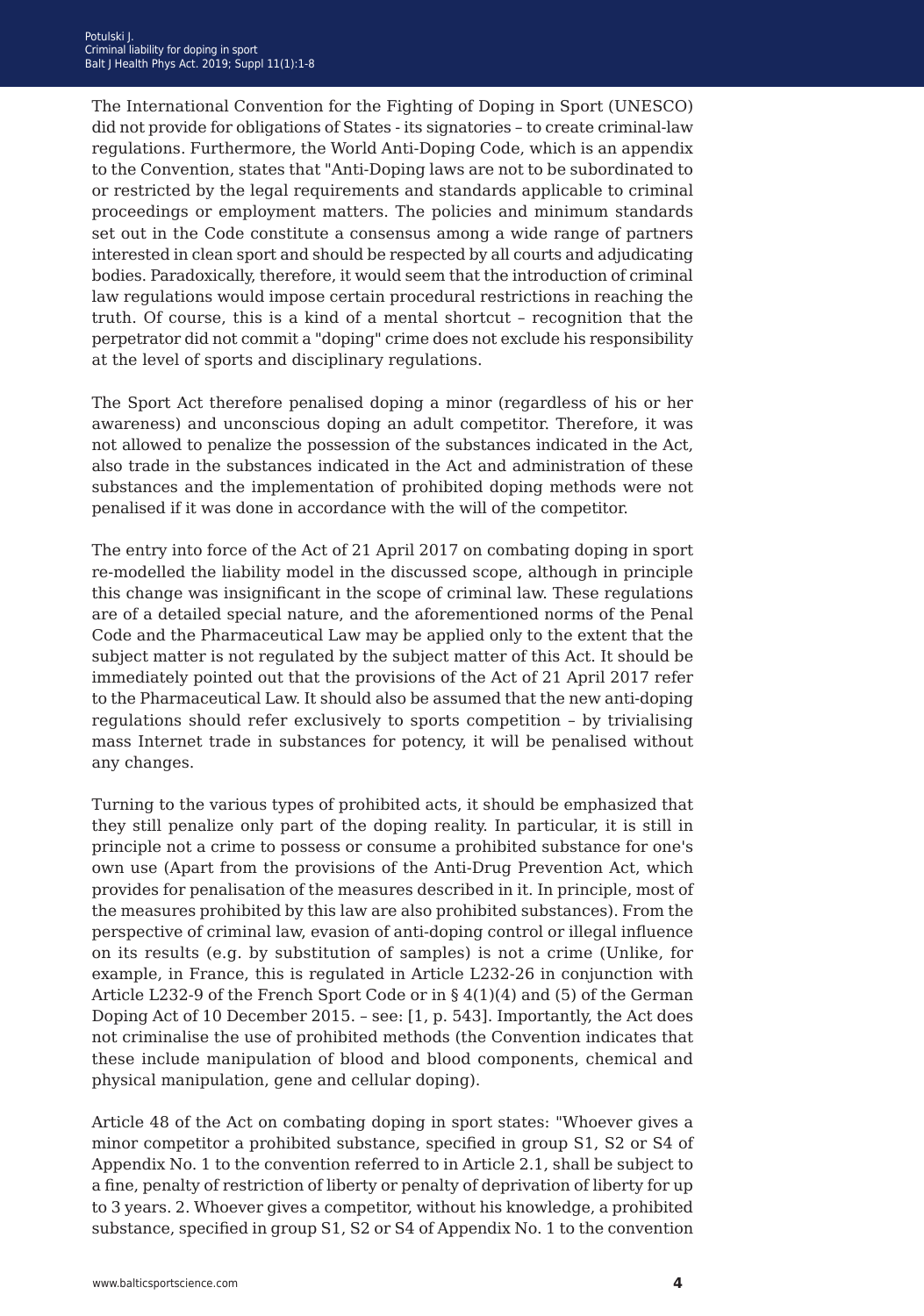referred to in Article 2.1, shall be subject to the same penalty". Therefore, this provision has an incomplete disposition, similar to the regulation of Article 50 of the Act on Sport. That provision (with regard to both paragraphs of the provision in question) refers to Annex 1 to the abovementioned International Convention against Doping in Sport, done at Paris on 19 October 2005.

Article 48, paragraph 1 refers to giving a prohibited substance to a minor competitor (a person under 18 years of age – See Article 10 of the Civil Code. An exception to this rule is the fact that a woman who at the age of 16, with the consent of the court, entered into a marriage, has reached the age of majority.). Firstly, it should be pointed out that such a substance is listed in that annex - an extremely broad catalogue, which is amended almost every year and, as such, constitutes the sole reference point for interpreting the provisions in question. Importantly, at the level of evidence, it is necessary, when determining liability for acts under Article 48, to appoint an expert in at least toxicology, possibly biology or medicine, including sports medicine. Establishing the consumption of a prohibited substance certainly requires special knowledge from the court. Especially with regard to some substances (e.g. salbutamol), the anti-doping law is only infringed if a specific dose is exceeded.

Interestingly, the concept of an athlete is not defined either in the Act on Sport or in the Act on Combating Doping in Sport. However, a broad definition of this concept can be found in the World Anti-Doping Code (Annex 2 to the 2005 Convention). It provides that a competitor is "Any person who participates in sport at the international level (as defined by the international federation concerned) or at the national level (as defined by the national anti-doping organisation). An anti-doping organisation has the right to apply the anti-doping rules to players who are not international or national players and thus to include them in the definition of a player. Furthermore, "For a player who is neither an international nor a national competitor, the anti-doping organisation may decide: to carry out limited or no tests, to analyse samples for only selected prohibited substances, to require limited information on whereabouts, or to require no information on whereabouts, or to require no advance notice to the TEU. However, if any competitor subject to the Anti-Doping Organisation participating in a competition of a rank lower than the international or national level violates the antidoping rules set out in Articles 2.1, 2.3 or 2.5, then the penalties set out in the Code shall apply (except for Article 14.3.2). For the purposes of Article 2.8 and Article 2.9 and for the purposes of anti-doping information and education, a competitor is any person who participates in a sport under the authority of any signatory, government or other sporting organisation recognising the Code. A thesis that this is a competition within a sports club should be derived from the Sport Act (Article 3).

From this perspective, the timing of the administration of the prohibited substance or the context (national or international competitions, organised by a Polish or international association) is irrelevant. From the perspective of a minor, the issue of his or her awareness of the prohibited substance does not affect the punishability of the act under Article 48(1); however, first of all, it may influence the assessment of the degree of social harmfulness of the act, and secondly, it may also be connected with the liability provided for in the Criminal Code related to the aforementioned provisions.

For an adult athlete, the liability of the person administering the prohibited substance is based on the lack of knowledge on the part of the athlete that he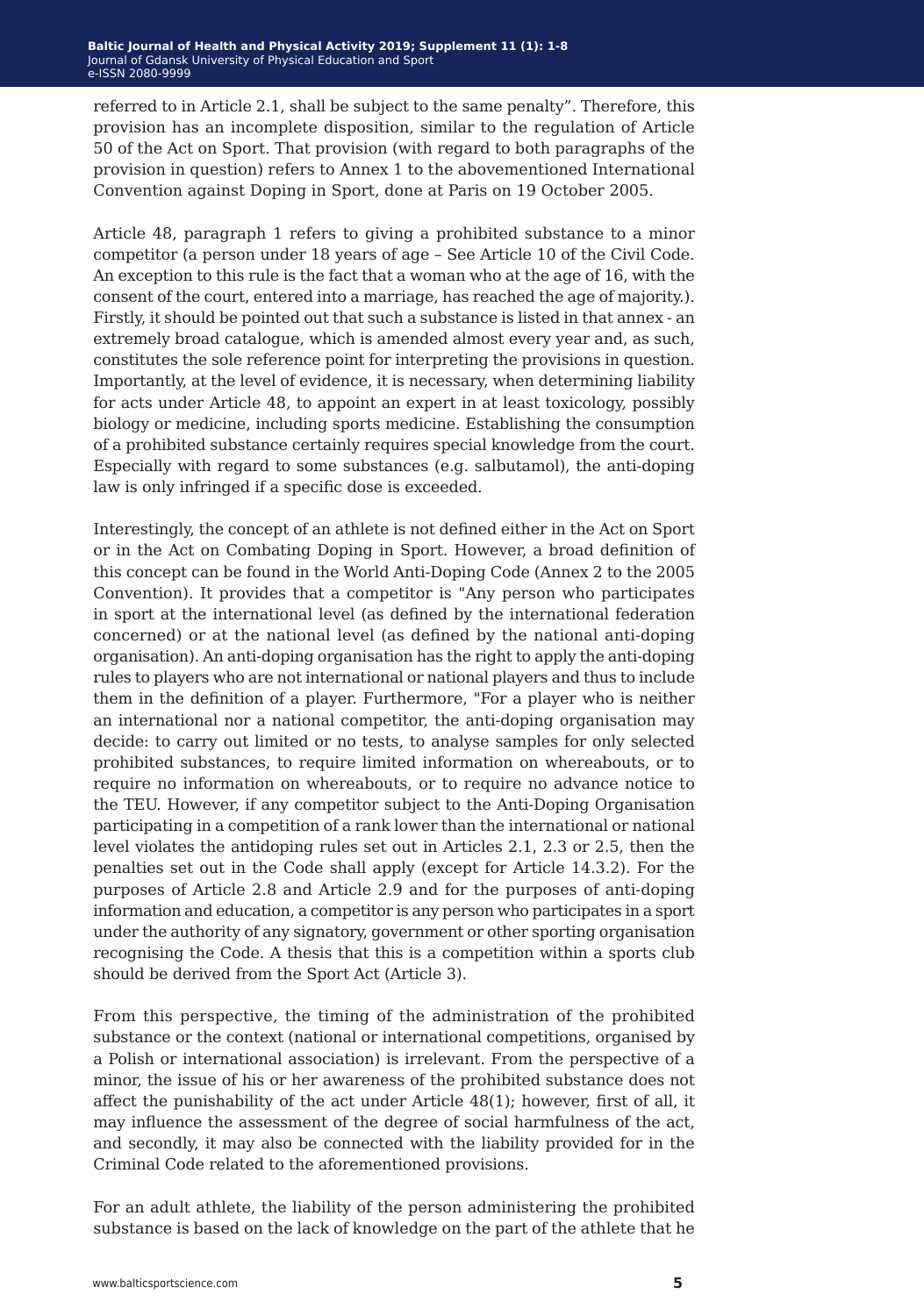is receiving the prohibited substance. Under the repealed Article 50 of the Act on Sport, doubts arose as to whether the criminal liability excludes informing the competitor that a given substance is not on the list of prohibited substances. M. Iwański [7, p. 107] adopted such a position; M. Badura, H. Basiński, G. Kałużny, M. Wojcieszak were of a different opinion and assumed that "the condition for applying the provision of Article 50, paragraph 2 (of the Act on Sport) is not the lack of awareness on the part of the competitor of administering any substance or applying any method to him, but his lack of awareness that such substances or methods remaining on the list are prohibited" [12]. For the existence of a crime it is also irrelevant whether the substance was given by deception, e.g. as an element of consciously taken "legal" medicines or by misleading an athlete that he is given a "legal" measure.

In Article 49 of the Act on Combating Doping in Sport, the legislator extended the scope of penalisation in relation to the Act on Sport and introduced new types of crimes, closely related to the content of the Pharmaceutical Law. In this respect, sporting regulations may even be considered a lex specialis provision in relation to general regulations concerning trade in pharmaceuticals. Therefore, the content of the provision is somewhat unfriendly to a recipient who is unfamiliar with the regulations of the pharmaceutical law: Article 49 1. Whoever makes a prohibited substance, specified in group S1, S2 or S4 of Annex 1 to the convention referred to in Article 2(1), available to third parties, against payment or free of charge, or stores it in order to make it available to third parties, without a marketing authorisation issued pursuant to Article 3(1) or (2) of the Act of 6 September 2001, available to third parties, does not hold a marketing authorisation issued pursuant to Article 3(1) or (2) of the Act of 6 September 2001. - The pharmaceutical law (Journal of Laws of 2016, items 2142 and 2003) shall be subject to a fine, the penalty of restriction of liberty or the penalty of deprivation of liberty for up to 3 years. The same penalty shall apply to anyone who, without the permit referred to in Article 70, section 4, Article 74, section 1 or Article 99, section 1 of the Act of 6 September 2001, is subject to the same penalty. Pharmaceutical law conducts trade in a prohibited substance, specified in group S1, S2 or S4 of Appendix No. 1 to the convention referred to in Article 2, item 1.3. The same penalty shall be imposed on anyone who, in a manner inconsistent with Article 68 of the Act of 6 September 2001, is subject to the same penalty. The pharmaceutical law imports or imports into the territory of the Republic of Poland a prohibited substance specified in group S1, S2 or S4 of Appendix No. 1 to the Convention referred to in Article 2.1.

The legislator in Article 49 refers to the 2005 Convention, which has already been mentioned. It should also be noted that the omitted group S3 of Annex 1 to the Convention is Beta-2 Agonists.

Article 49(1) refers to Article 3(1) and (2) of the Pharmaceutical Law, whose provisions require authorisation to market a medicinal product, either through the President of the Office for Medicinal Products, Medical Devices and Biocidal Products (paragraph 1) or through the Council of the European Union or the European Commission. Thus, we are discussing the existing medicinal products which have not been made available without the required permission – this regulation seems unnecessary – Article 124 of the Pharmaceutical Law has for years provided for responsibility for placing on the market or storing in order to place on the market a medicinal product which does not have a marketing authorization. Such an act is subject to a fine, the penalty of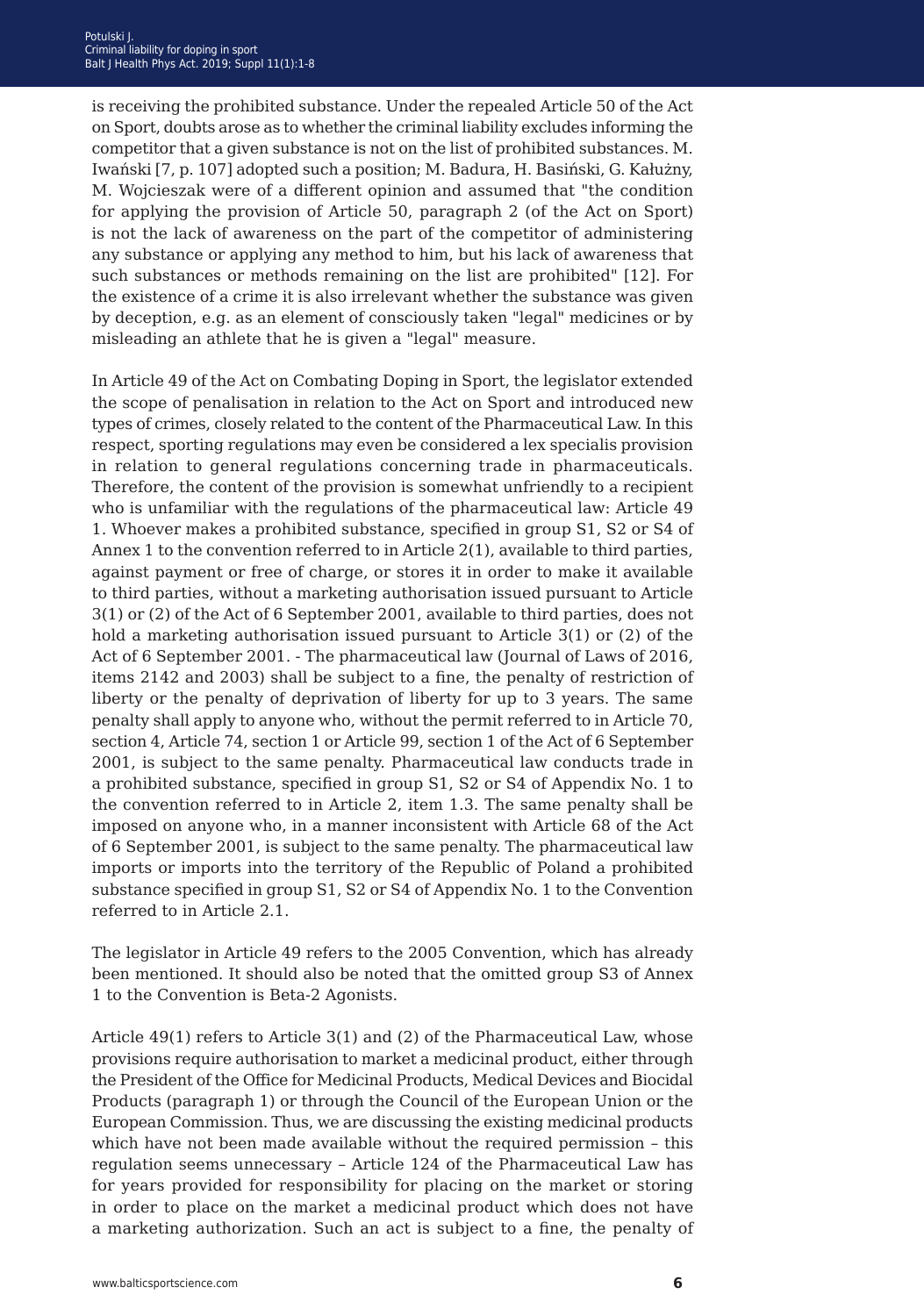restriction of liberty or imprisonment for up to 2 years. When transferring the considerations of the applicable Pharmaceutical Law to the anti-doping act, it should be pointed out that "The Pharmaceutical Law does not define the notion of trade in medicinal products. Literature emphasizes that there is no doubt that it concerns civil law transactions carried out by way of legal transactions [13]. In other words, from the discussed perspective, it refers to trade in prohibited substances in a similar way to a typical trade in legal products, regardless of the method of concluding an agreement (via the Internet or in person). Here, of course, there is a practical problem - prosecution of persons trading in prohibited substances via the Internet outside the country's borders. As a rule, the issue of prosecuting the perpetrator of trade in any foreign means is related to the principle of double criminality. However, if an offence has been committed, even indirectly, it is possible to prosecute a "trafficker" regardless of the provisions in force in the place where the offence was committed.

Article 49(2) of the Act on combating doping in sport refers to Article 70(4), Article 74(1) or Article 99(1) of the Pharmaceutical Law Act. These provisions define the principles of running pharmacies and to pharmaceutical wholesalers. Again, we find an appropriate provision in the Pharmaceutical Law, which provides for an administrative penalty (it is not a penalty for a crime) for running specified entities without the required permit.

Article 49 paragraph 3 of the Anti-Doping Act refers to Article 68 of the Pharmaceutical Law in the scope of transporting or importing a prohibited substance on the territory of the Republic of Poland. In this respect, it is possible to qualify from individual provisions of the pharmaceutical law, e.g. 127a or 126b.

### **conclusions**

The above comments clearly indicate that in the area of penalisation of doping in sport, Polish law has not changed much. On the contrary, the current Act on Combating Doping in Sport petrifies the criminal liability model applicable to pharmaceutical law regulations when repeating the provisions of the Act on Sport. It is still not a crime for athletes to use doping (unless, of course, we fall under the anti-drug law). On the other hand, the above remarks should be contextually related to amateur sport. While Article 48 of the Anti-doping Act refers only to the perpetrator's relationship with competitors, the provisions of Article 49 as well as other provisions mentioned in this study are applicable to all persons regardless of their sports status. At this point it should also be pointed out that also at the amateur level there are works on the creation of anti-doping practices. This is a bottom-up initiative, albeit with a growing response, especially in the cycling community. Organizers of amateur bicycle races Bike Marathon, Eurobike Kaczmarek, Electric MTB, Via Dolny Śląsk, Energa Cyklo Cup have undertaken the initiative "Race without doping". Within the framework of these competitions, in 2019 an anti-doping control is carried out, the consequences of which are connected with exclusion from races or loss of prizes. As mentioned above, amateur use of doping can be a crime only if we "fall under" the common rules concerning e.g. possession of drugs.

#### **references**

<sup>[1]</sup> Szwarc AJ. Kryminalizacja tzw. korupcji sportowej [Criminalization of the so-called sports corruption]. In: Jakubowska-Hara J, Nowak C, Skupiński J, editors. Reforma prawa karnego. Propozycje i komentarze. Księga pamiątkowa Prof. B. Kunickiej-Michalskiej [Criminal law reform. Proposals and comments. Memorial Book of Prof. B. Kunicka-Michalska]. Warszawa 2008; 270-286.